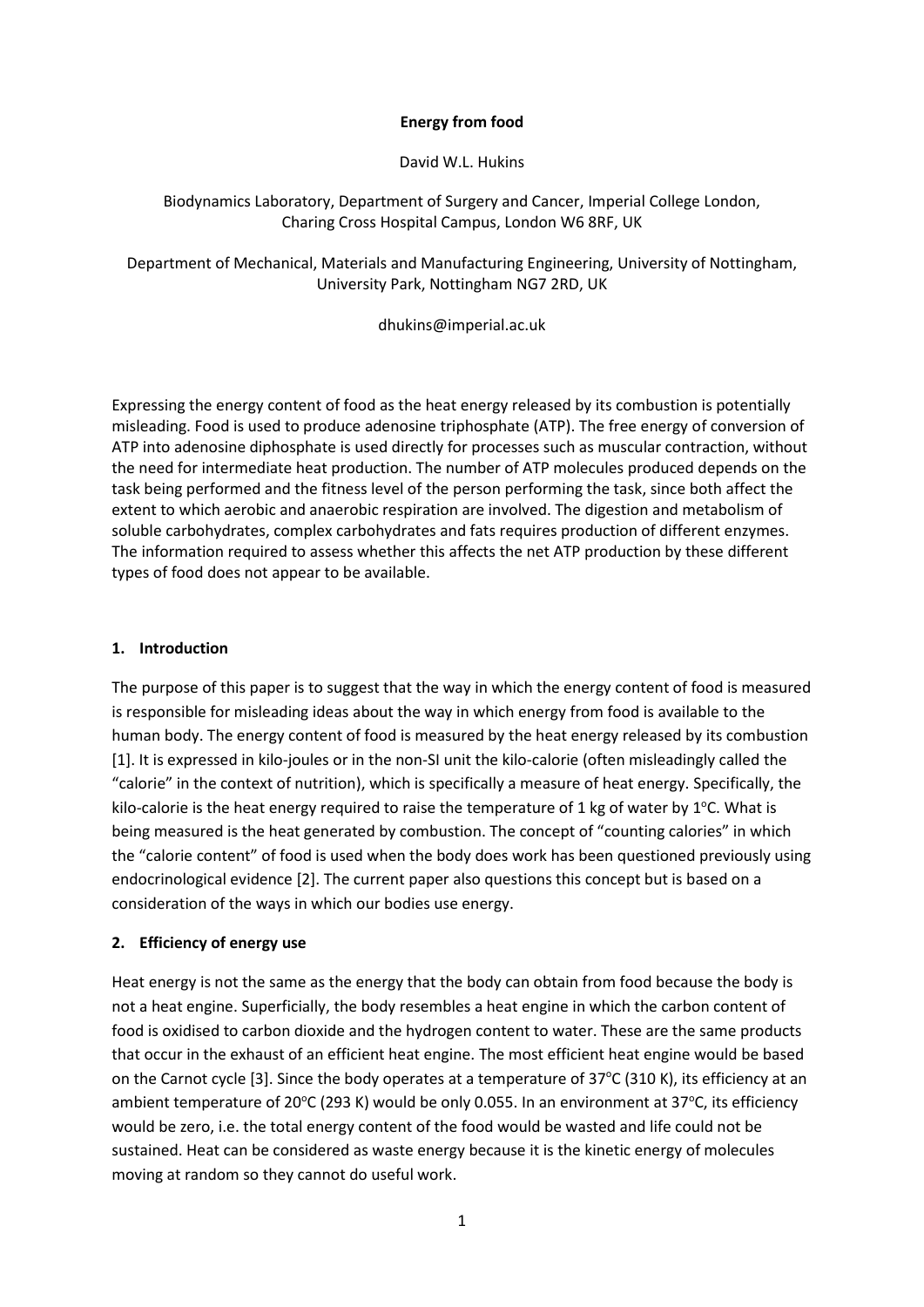The body contains molecular machines in which molecules do not move at random but instead make specific interactions to perform required tasks. The contraction of muscle provides an example [4]. A chemical reaction occurs between adenosine triphosphate (ATP), a myosin molecule in a thick muscle filament and an actin molecule in a thin filament. This chemical reaction causes a change in molecular conformation that pulls the thin filaments further between the thick filaments, so that the muscle contracts. In this process, ATP is converted to ADP and a phosphate ion. The mechanical work done by the muscle is derived directly from the free energy released by conversion of ATP to ADP; no heat production is involved. In contrast, a heat engine converts fuel into heat (by combustion) and this heat (waste energy) is then used to do useful work; it is the intermediate production of heat that limits its efficiency.

### **3. Digestion and metabolism**

The energy available from different foods for the molecular machines of the body need to be known instead of their heat of combustion. In principle, the useful energy available from food could differ between soluble and complex carbohydrates, between carbohydrates and fats, for the reasons explained below. Further details on the metabolic processes described below are given, for example, in reference [5]. Useful energy is derived from the hydrolysis of a purine triphosphate (usually ATP) into the corresponding diphosphate. Therefore, the useful energy is the net energy that is available to synthesise ATP. For example, glucose is soluble in water and so requires no digestion for its absorption. In aerobic respiration, each glucose molecule absorbed can be used to convert 36 ADP molecules into ATP in a series of chemical reactions known as the Krebs or citric acid cycle, which involves production of acetyl coenzyme A (acetyl co A). Energy will be used in the production of the enzymes that catalyse each step of the process. Complex carbohydrates need to be digested to soluble sugars to be absorbed; this process involves expenditure of energy for the synthesis of digestive enzymes. Fats are digested by different chemical reactions to give fatty acids which are converted to acetyl co A by a different route than glucose; this acetyl co A then enters the Krebs cycle but, because different chemical reactions were involved previously, the energy used will be different.

The net energy from food is the energy available in the ATP molecules that are subsequently produced less the energy used in digestion and metabolism. In principle, the energy used will be different for soluble carbohydrates (like glucose), complex carbohydrates and fats. The question that then arises is whether the same quantities of digestive and other enzymes are produced irrespective of the proportion of these different food types in the diet. If the composition of the diet does not influence the production of the different types of enzymes, then it makes no difference whether energy is obtained from soluble carbohydrates, complex carbohydrates or fats. However, if the body responds to the composition of the diet by making more enzymes for carbohydrate or fat metabolism, then the useful energy will be different for the different food types. The extent of this difference and the energy differences involved would need to be measured to determine whether any such difference were appreciable. The information required to assess the useful energy from different foods, in this way, does not appear to be available in the literature.

#### **4. Physical activity and physical fitness**

Some forms of physical activity will use oxygen, required in aerobic respiration, more rapidly than it can be supplied. The effect of the type of physical activity can best be illustrated by a sprinter whose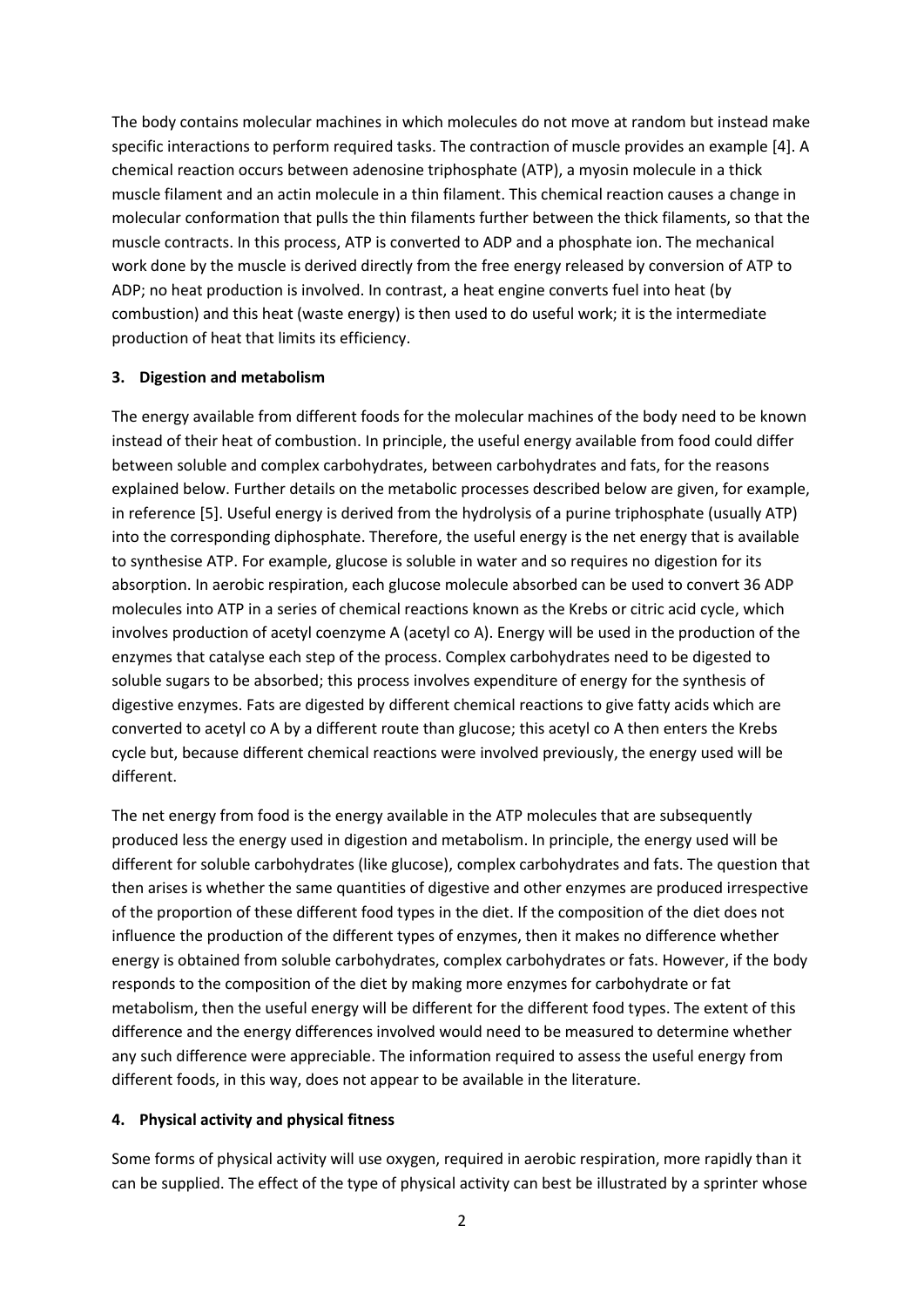muscles contain insufficient oxygen to produce ATP by aerobic respiration [6]. At low oxygen concentrations, ATP can also be produced from glucose by anaerobic respiration (which does not require oxygen). However, in anaerobic respiration, one glucose molecule can convert only 2 ADP molecules into ATP, as compared with 36 converted by aerobic respiration [5]. So, the sprinter only obtains 1/18th of the energy from a glucose molecule that would be obtained by somebody going for a leisurely walk. In effect, the useful energy content food then depends on the type of physical activity that the body performs.

Finally, fitness levels influence how much energy can be obtained from food; training can reduce the need to produce ATP by anaerobic respiration [7].

# **5. Conclusions**

Expressing the energy content of food as the heat generated by combustion is potentially misleading. The body uses food to produce ATP; the free energy generated by the hydrolysis of ATP, generating ADP and phosphate ions, is then used directly by the body without the need for any heat production. As an example, consider the energy content of glucose. For most activities, a single glucose molecule is used to produce 36 ATP molecules in aerobic respiration, a process that requires oxygen. However, in some activities, the muscles use oxygen more rapidly than it can be supplied; a single glucose molecule can then be used to produce only 2 ATP molecules by the process of anaerobic respiration. Therefore, the useful energy content of glucose depends on the nature of the tasks that the body needs to perform. Since training affects the need for anaerobic respiration, the energy obtained from one glucose molecule, in preforming a given task, will vary between different people.

The chemical reaction involved in processing soluble carbohydrates, complex carbohydrates and fats are different. Each of these reactions is catalysed by specific enzymes and energy is required to produce these enzymes. There appears to be insufficient information available to assess whether the energy involved in the production of enzymes affects the energy available from these different food types.

The practice of "counting calories" to determine the quantity of energy that can be obtained from food is potentially misleading for the reasons described above. Unfortunately, it would be very difficult to recommend an alternative simple rule for providing advice on how much energy can be obtained from different types of food.

### **Acknowledgements**

I thank Professors Alison McGregor and Donal McNally for collaborative research on whole-body biomechanics which led to the ideas in this paper and Jean-Michel Desmarais for many interesting discussions on nutrition. I am grateful to Melanie Hargreaves (Registered Dietician), for comments on the first draft, and to Ben Hukins and Tom Hukins for help.

# **References**

- 1. FAO. Food energy methods of analysis and conversion factors, Food and Nutrition Paper 77. (Food and Agriculture Organization of the United Nations, Rome, 2003).
- 2. Taubes G. "Treat obesity as physiology not physics". Nature, 429, 115 (2012).